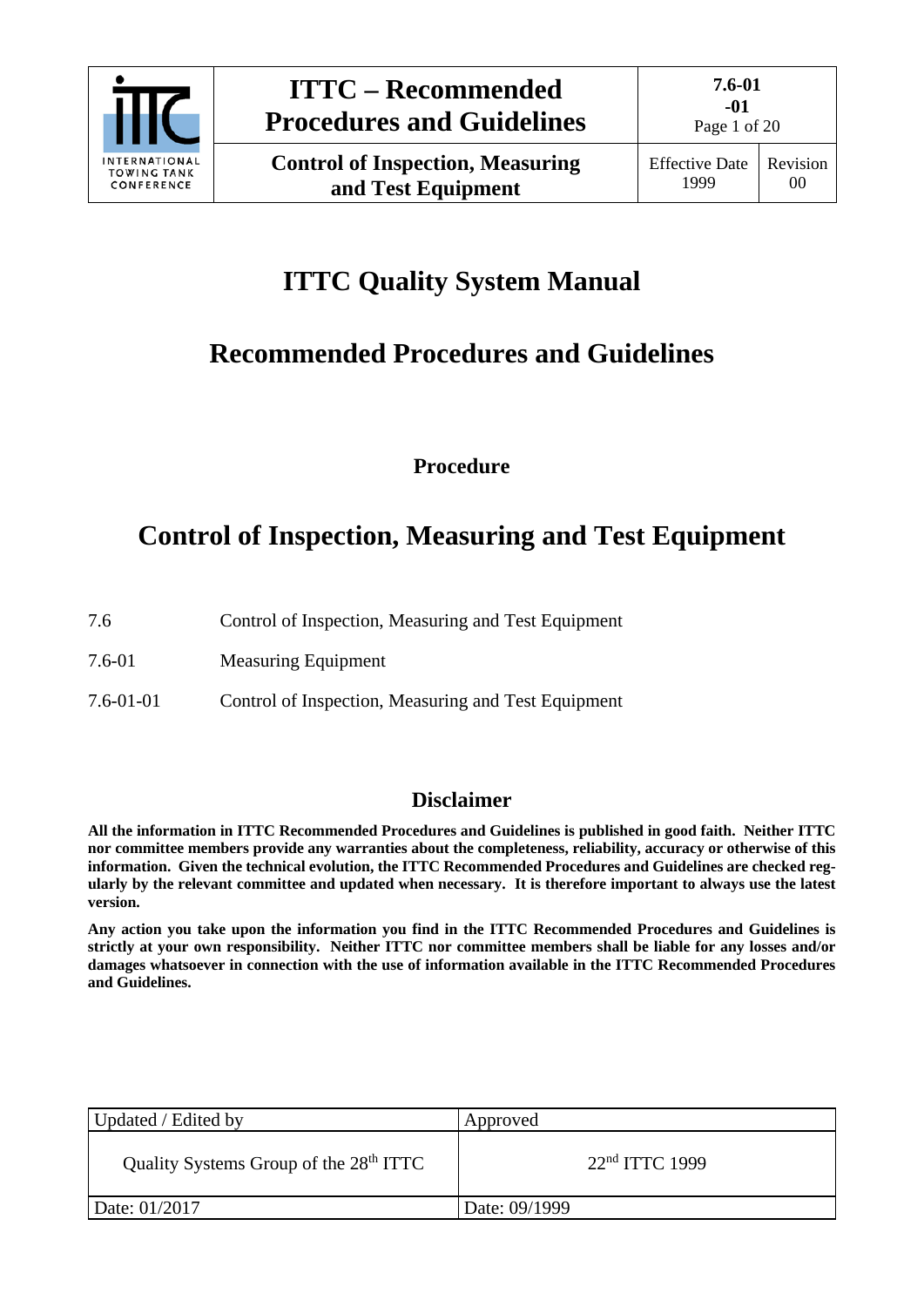

**Control of Inspection, Measuring and Test Equipment**

**7.6-01 -01** Page 2 of 20

## **Table of Contents**

|  | 1. PURPOSE OF PROCEDURE3    |  |
|--|-----------------------------|--|
|  |                             |  |
|  | 3. NORMATIVE REFERENCES3    |  |
|  |                             |  |
|  | 5. RESOURCES OF MEASUREMENT |  |
|  |                             |  |
|  |                             |  |
|  | 6. CONFIRMATION SYSTEM7     |  |
|  | 6.1 Measuring standards7    |  |
|  |                             |  |
|  |                             |  |

| 6.3 |                                        |
|-----|----------------------------------------|
|     | <b>6.4 Non-Conforming Measuring</b>    |
|     |                                        |
|     | 6.5 Periodic Audit And Review Of The   |
|     |                                        |
|     | <b>APPENDIX A : SAMPLE OF</b>          |
|     | <b>MEASURING EQUIPMENT CARD 10</b>     |
|     | <b>APPENDIX B: SAMPLE OF</b>           |
|     | <b>CALIBRATION CERTIFICATE11</b>       |
|     | <b>APPENDIX C SAMPLE DTMB ISO 9000</b> |
|     |                                        |
|     | <b>APPENDIX D SAMPLE DTMB ISO 9000</b> |
|     | <b>WORK INSTRUCTION 16</b>             |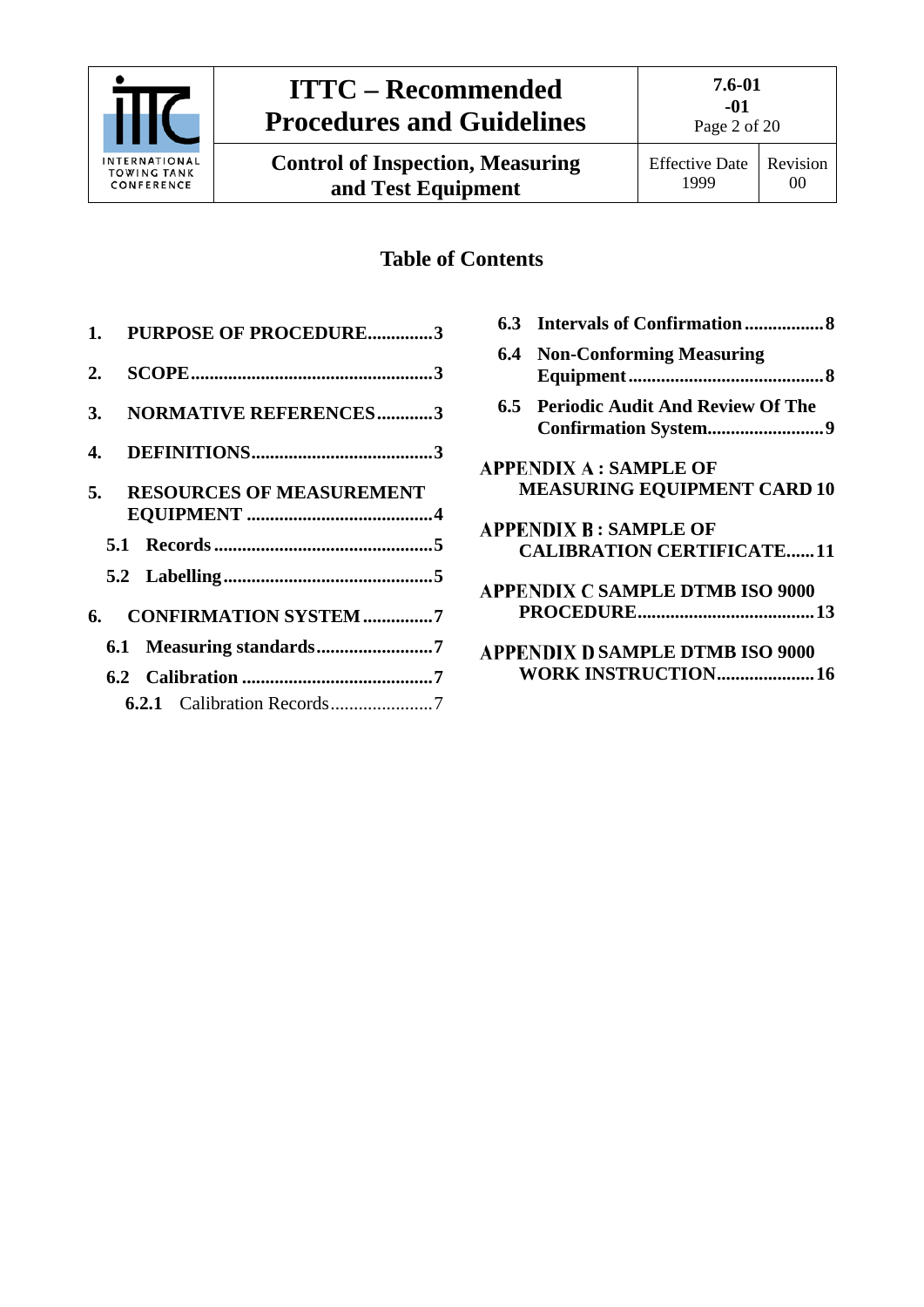

**Control of Inspection, Measuring and Test Equipment**

## **Control of Inspection, Measuring and Test Equipment**

### <span id="page-2-0"></span>**1. PURPOSE OF PROCEDURE**

Ensure that the measuring equipment used in standard tests is efficient and its metrological characteristics ensure test results with the intended accuracy.

### <span id="page-2-1"></span>**2. SCOPE**

Laboratory in which the ITTC procedures related to experimental hydromechanics are implemented.

### <span id="page-2-2"></span>**3. NORMATIVE REFERENCES**

ISO 10 012 : 1992

"Quality assurance requirements for measuring equipment"

ISO/IEC 17025 : 2000

"General requirements for the competence of testing and calibration laboratories."

### <span id="page-2-3"></span>**4. DEFINITIONS**

**(***absolute) error of measurement:* The result of a measurement minus the true value of the measurand.

*accuracy of measurement***:** The closeness of the agreement between the result of measurement and the (conventional) true value of the measurand.

*adjustment***:** The operation intended to bring a measuring instrument into a state of performance and freedom from a bias suitable for its use.

*calibration***:** The set of operations which establish, under specified conditions, the relationship between values indicated by a measuring instrument or measuring system, or values represented by a material measure or a reference material, and the corresponding values of a quantity represented by a reference standard.

*correction***:** The value which, added algebraically to the non corrected result of a measurement, compensates for an assumed systematic error.

*drift***:** The slow variation with time of a metrological characteristic of a measuring instrument.

*influence quantity***:** A quantity which is not the subject of the measurement but which affects the value of the measurand or the indication of the measuring instrument.

*limits of permissible error (of a measuring instrument***):** The extreme values of an error permitted by specifications, regulations, etc. for a given measuring instrument.

*measuring equipment***:** All of the measuring instruments, measurement standards, reference materials, auxiliary apparatus and instructions that are necessary to carry out a measurement. This term includes measuring equipment used in the course of testing and inspection, as well as that used in calibration.

*measurement:* The set of operations having the object of determining the value of a quantity.

*metrological confirmation***:** Set of operations required to ensure that an item of measuring equipment is in compliance with requirements for its intended use.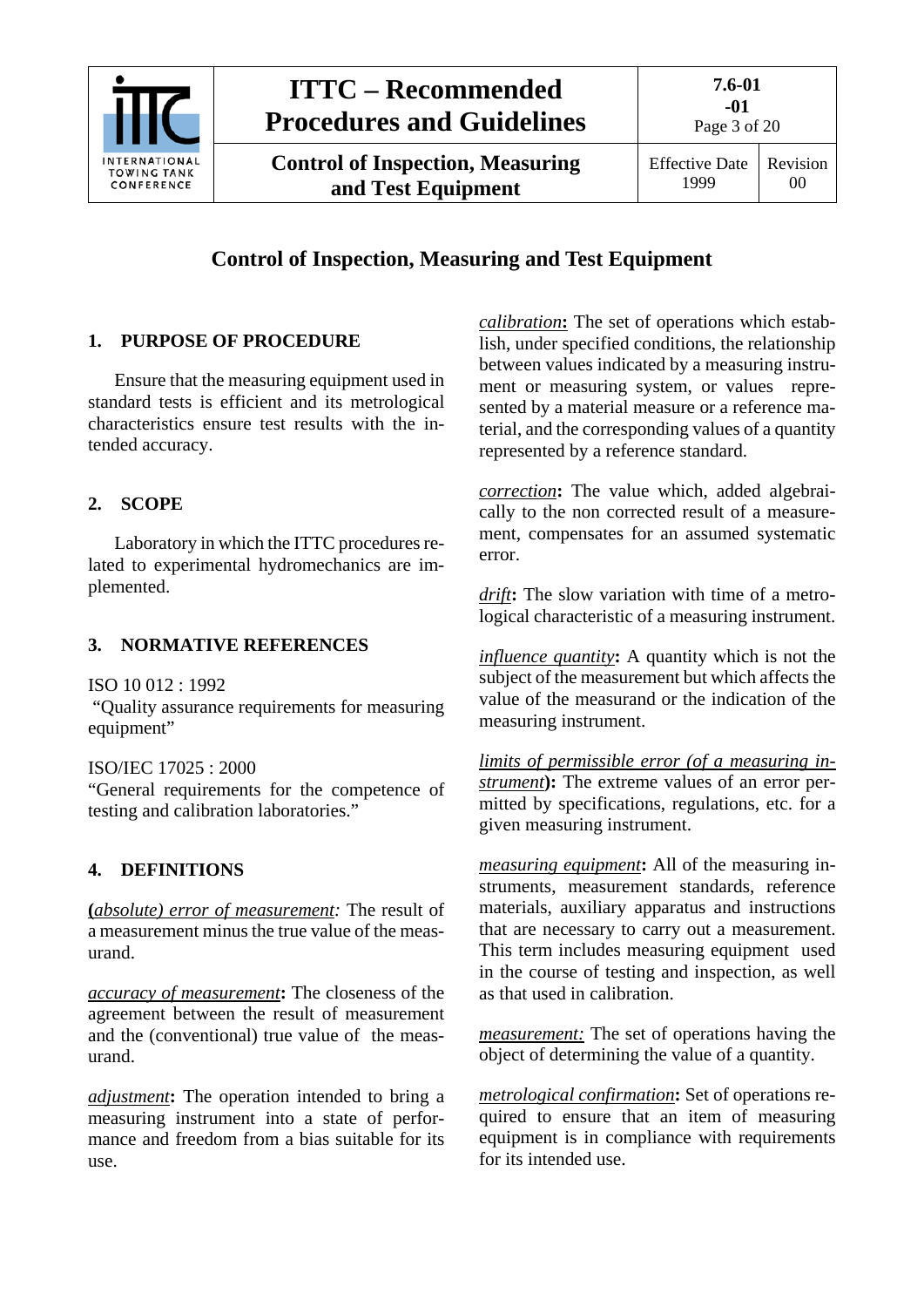

Metrological confirmation normally includes calibration, any necessary adjustment or repair and subsequent recalibration, as well as any required sealing and labelling.

*measurand:* A quantity subjected to measurement.

*measuring instrument***:** A device intended to make a measurement, alone or in combination with supplementary equipment.

**(***measurement) standard***:** A material measure, measuring instrument, reference material or system intended to define, execute, preserve or reproduce an unit or one or more values of a quantity in order to transmit them to other measuring instruments by comparison.

*national (measurement) standard***:** A standard recognised by an official national decision to serve in the country, as the basis for fixing the value of all other standards of the quantity concerned.

*(quality) audit***:** A systematic and independent examination carried out in order to determine whether quality activities and the related results comply with planned arrangements and whether these arrangements are implemented effectively and are suitable to achieve the intended objectives.

*reference conditions***:** Conditions of use for a measuring instrument prescribed for performance of tests, or to ensure valid mutual comparison of the measurement results.

*resolution (of an indicating device*): A quantitative expression of ability of an indicating device permitting a significant distinguishing between immediately adjacent values of the quantity indicated.

*specified measuring range***:** The set of values for a measurand for which the error of a measuring instrument is intended to lie within specified limits.

*stability***:** The ability of a measuring instrument to maintain its metrological characteristics constant.

*traceability*: The property of the result of a measurement whereby it can be related to appropriate measurement standards, generally international or national standards, through an unbroken chain of comparisons.

*uncertainty of measurement***:** A result of the evaluation intended for determining the range within which the true value of a measurand is estimated to be found, generally with a given likelihood.

### <span id="page-3-0"></span>**5. RESOURCES OF MEASUREMENT EQUIPMENT**

An important aspect of the efficient operation of Quality System according to measuring equipment is a full identification of devices used for the tests. In relation to definition presented in chart 3 the term "measuring equipment" is taken to encompass "measuring instruments" and "measuring standards". Moreover the term "measuring instruments" is taken to encompass measuring instruments which are used in tests and other items called "auxiliary apparatus" which may be used for indications only.

A system for storage, transport and handling should be established for measuring equipment, except instruments used for indication only, in order to prevent abuse or misuse.

For each item of measuring equipment, the Laboratory Quality Manager shall designate a competent member of staff as authorised officer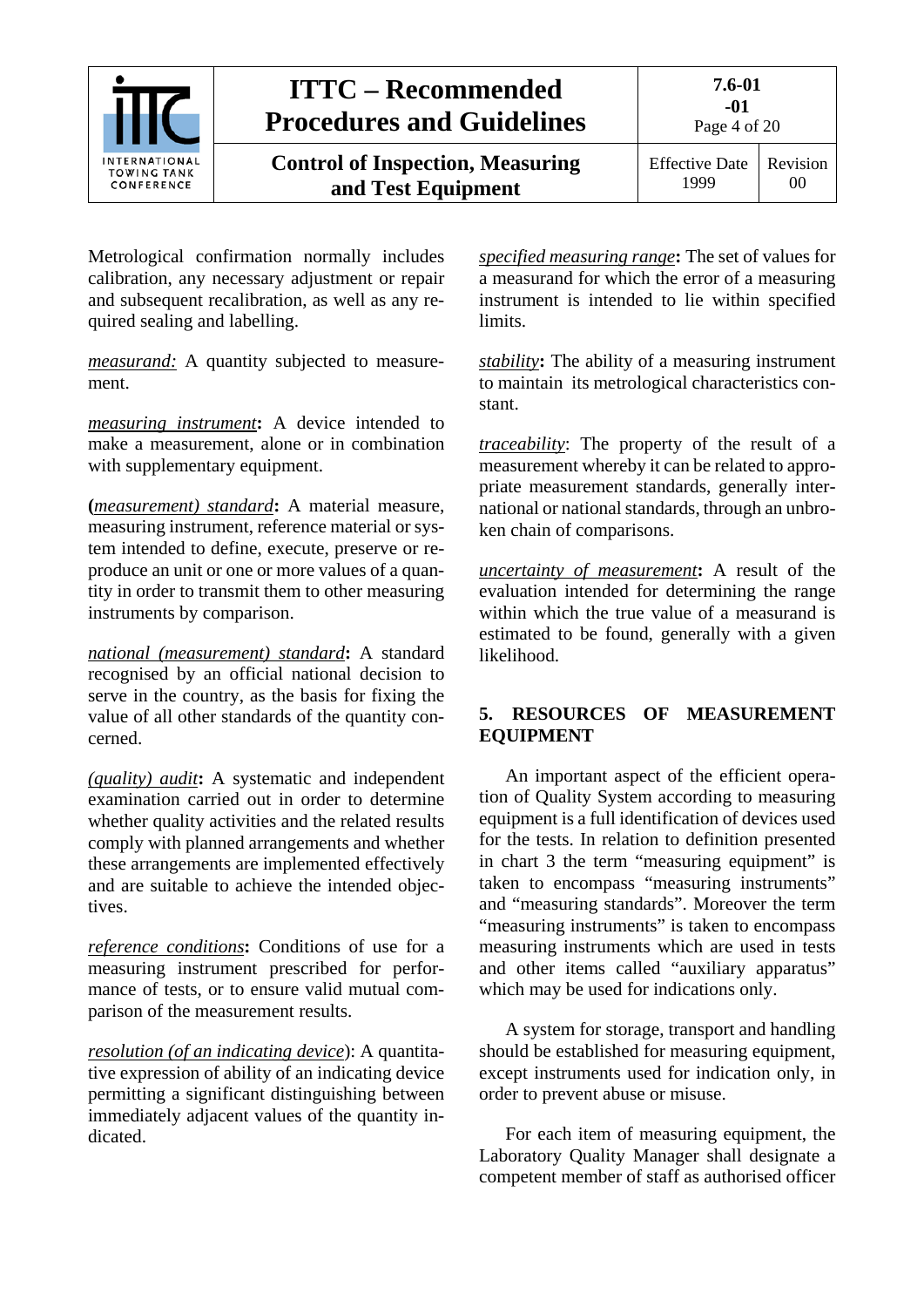

to ensure that confirmations are carried out in accordance with the system and that the equipment is in satisfactory condition.

In case where any measurement equipment is supplied from an outside source, the laboratory shall ensure that their metrological characteristics and confirmation data comply with requirements of the own confirmation system.

### <span id="page-4-0"></span>**5.1 Records**

Measuring equipment instruments shall have their individual cards in which the following data shall be placed:

- name of equipment
- manufacturer
- model
- series
- laboratory identification number ( optionally)
- status ( verified, calibration, indication )

Moreover the information about the date of last and next calibration or verification shall be placed on this card ( see Appendix1 ). All the data shall be signed by authorised officer.

### <span id="page-4-1"></span>**5.2 Labelling**

The laboratory shall ensure that all measuring equipment is securely and durably labelled, coded or otherwise identified to indicate its status ( verified, calibrated or indication ). Any confirmation labelling shall clearly indicate date of last confirmation and when the date of the next confirmation according with the Supplier's or own system requirements. The labelling shall also permit ready identification of person responsible for meeting this deadline.

Measuring equipment that is deemed not to require confirmation shall be clearly identified as such, so that it may be distinguished from equipment that requires confirmation but which label has become mislaid or detached.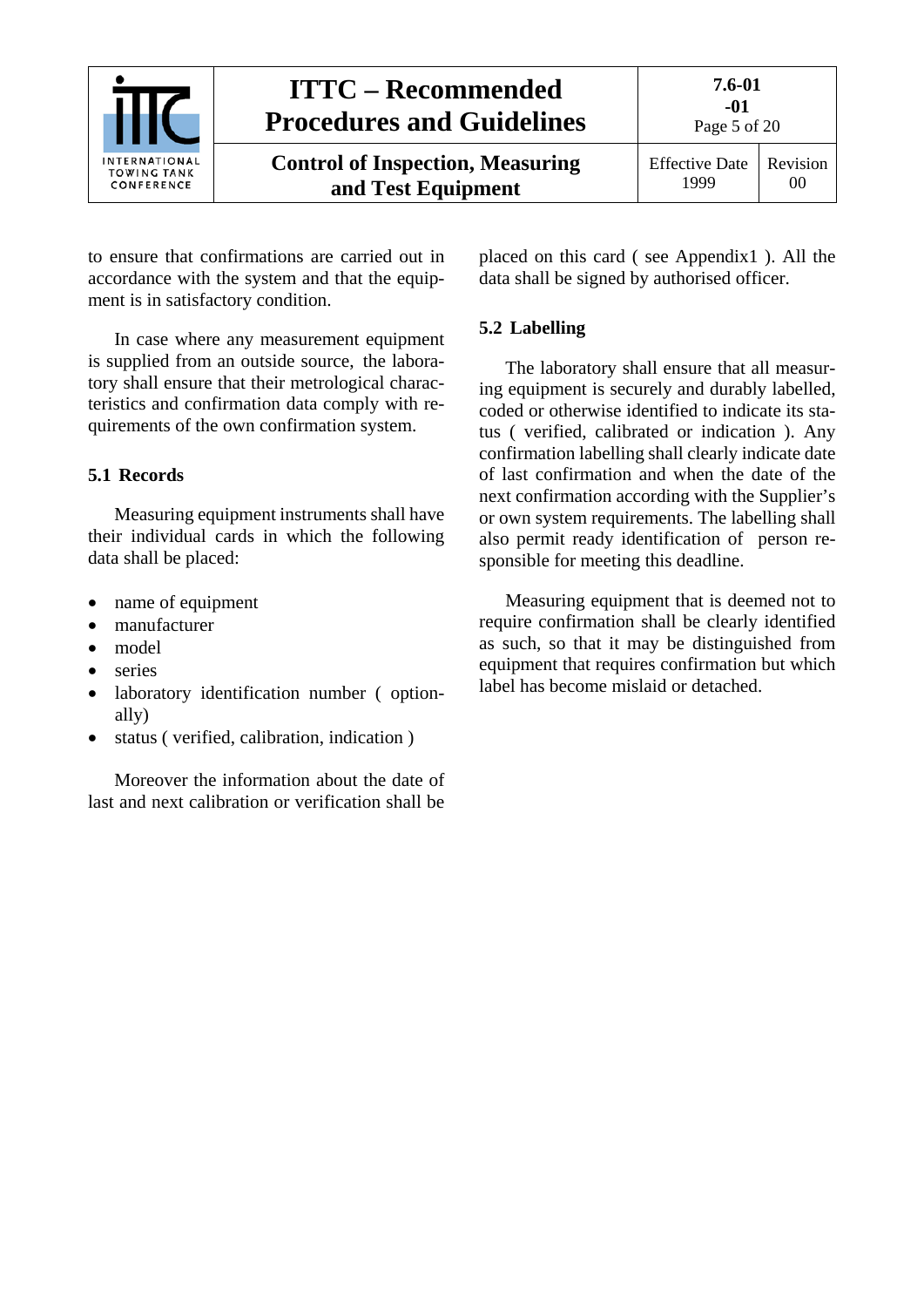



Fig.1 Inspection measuring and test equipment control function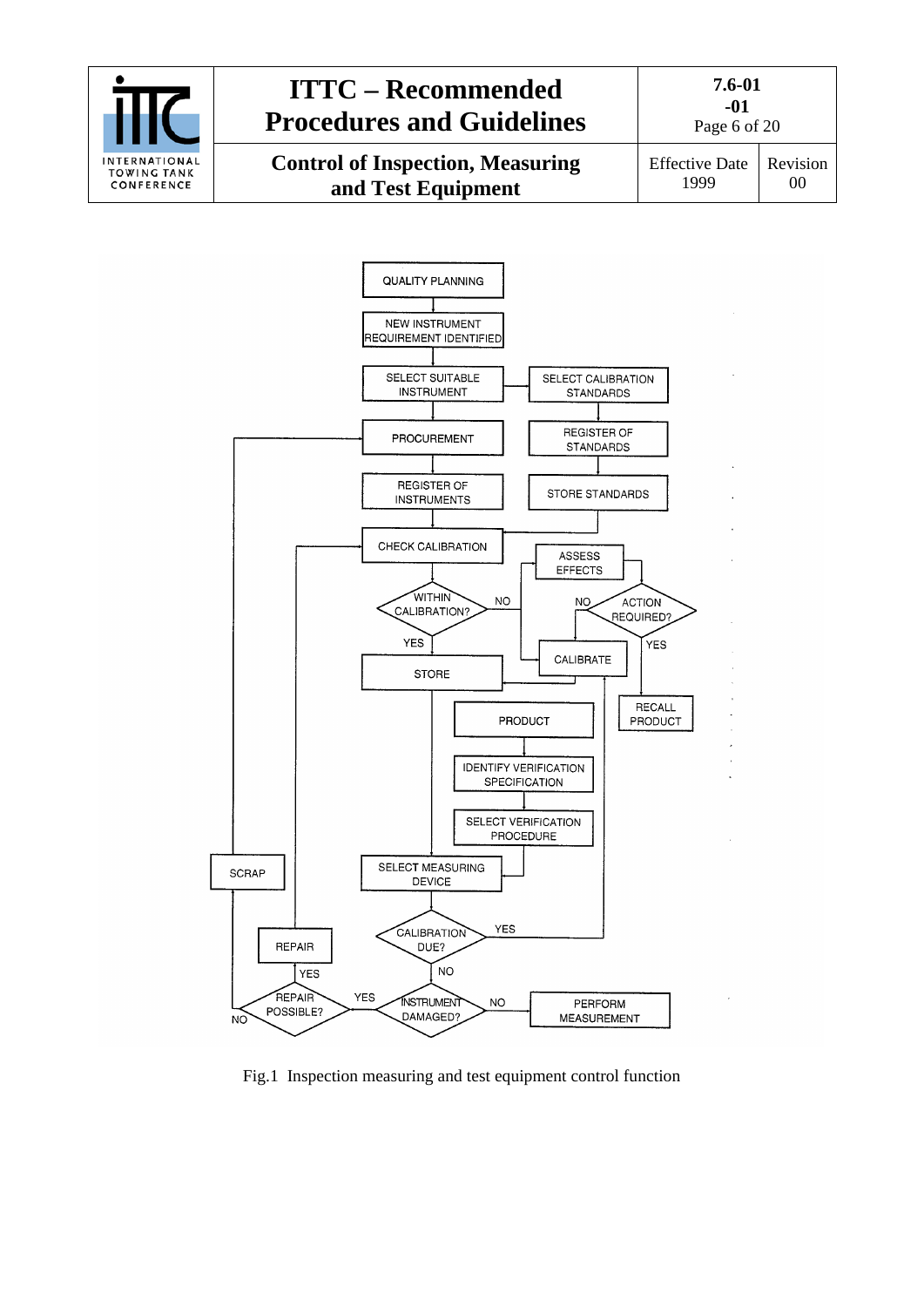

**Control of Inspection, Measuring and Test Equipment**

**7.6-01 -01**

Page 7 of 20

Effective Date 1999 Revision 00

### <span id="page-6-0"></span>**6. CONFIRMATION SYSTEM**

The intention of the confirmation system is to ensure that the risk of measuring equipment producing erroneous results remains within acceptable limits.

#### <span id="page-6-1"></span>**6.1 Measuring standards**

Measuring standards used in laboratory for calibration purposes, shall be confirmed (verified) by Weights and Measures Office at appropriate intervals (defined by the Weights and Measures Office).

All measuring standards used in laboratory for the confirmation purposes shall be supported by certificates, reports or data sheets for the equipment confirming the source, uncertainty and conditions under which the results were obtained. Such document shall be signed by a person confirming the correctness of the results.

### <span id="page-6-2"></span>**6.2 Calibration**

The laboratory shall ensure that the calibration tests are carried out using certified measuring standards having a known valid relationship to international or nationally recognised standards.

The laboratory shall ensure that all confirmation of metrological characteristics (stability, range, resolution and "calibration factor" or "calibration curve" are performed by staff having appropriate qualifications, training, experience and skill, working under proper supervision. Calibration tests shall be carried out according to the Calibration Procedure (Sample see Appendix 4).

The environmental conditions shall be controlled during the test and , if possible, correcting compensations shall be applied to the measured results. The records shall contain both the original and the corrected data.

All significant uncertainties including those attributable the measuring equipment (as well as to measuring standards) and those introduced by human and environmental factors, shall be taken into account when performing measurements and calibrations.

All relevant data including those available from any statistical process control system shall be taken into account when estimating the uncertainties.

The results of calibration in the form of "calibration reports" or "calibration certificate" shall include:

- identification of certificate for measuring standards
- description of environmental conditions
- calibration factor or calibration curve
- uncertainty of measurement
- "minimum and maximum capacity" for which the error of measuring instrument is within specified ( acceptable ) limits.

The calibration results shall be recorded including necessary details so that the traceability of all the measurements can be demonstrated and so that any measurement can be reproduced under conditions close to the original conditions, thereby facilitating the detection of any anomalies.

#### <span id="page-6-3"></span>**6.2.1** Calibration Records

The recorded information shall include: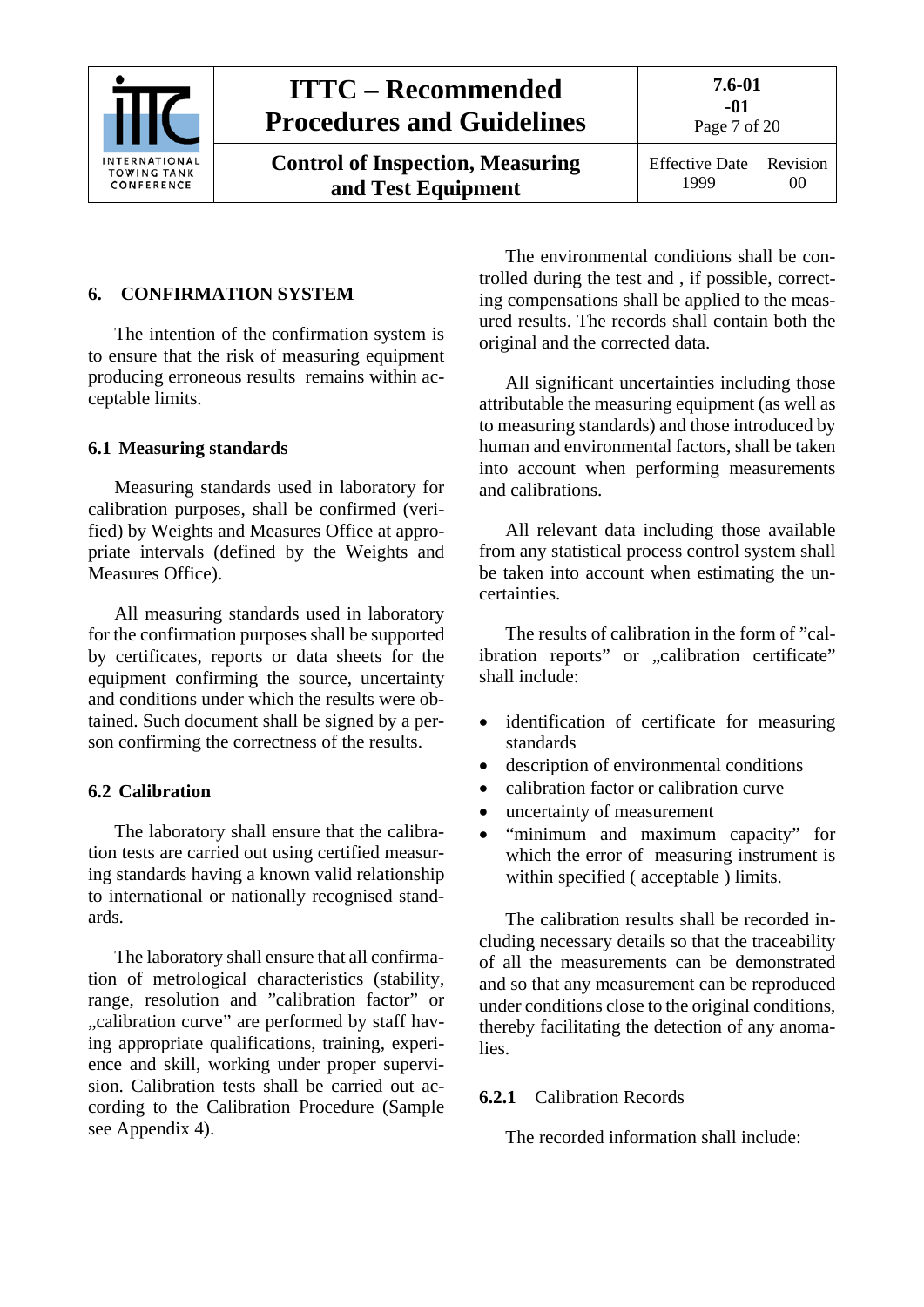

**Control of Inspection, Measuring and Test Equipment**

Page 8 of 20

- description and unique identification of equipment;
- date on which each confirmation was completed;
- calibration results obtained after and, where appropriate, before any adjustment and repair; assigned confirmation interval;
- identification of the confirmation procedure; designated limits of permissible error;
- source of the calibration used to secure the traceability;
- relevant environmental condition and the information on necessary corrections;
- information on the uncertainties involved in calibrating the equipment and on their cumulative effect;
- details of any maintenance carried out, such as servicing, adjustment, repairs or modifications;

any limitations in use;

- identification of the person(s) performing the confirmation;
- identification of person(s) responsible for ensuring the correctness of the recorded information;
- unique identification (such as serial numbers) of any calibration certificates and other relevant documents concerned.

The laboratory shall maintain clear documentation of measuring activities (including the duration and safeguarding of the records). The records shall be kept until it is no longer probable that they may need be referred to.

### <span id="page-7-0"></span>**6.3 Intervals of Confirmation**

The measuring equipment (including measuring standards) shall be confirmed at appropriate (usually periodical) intervals, established on the basis of their stability, purpose and wear. The intervals shall be such that confirmation is carried out again prior to any probable change in the equipment accuracy, which is important for the equipment reliability. Depending on the results of preceding calibrations, the confirmation period may be shortened, if necessary, to ensure the continuous accuracy of the measuring equipment.

The intervals of confirmation shall not be prolonged unless the results of calibrations at preceding confirmations provide definite indications that such action will not affect confidence in the accuracy of the measuring equipment.

The laboratory shall have specific objective criteria for decisions concerning the choice of intervals of confirmation.

### <span id="page-7-1"></span>**6.4 Non-Conforming Measuring Equipment**

Any item of measuring equipment

- that has suffered damage,
- that has been overloaded or mishandled,
- that shows any malfunction,
- whose proper functioning is subject to doubt,
- that has exceeded its designated confirmation interval, or
- the integrity of whose seal has been violated, shall be removed from service by segregation, clear labelling or cancelling.

Such equipment shall not be returned to service until the reasons for its nonconformity have been eliminated and it is confirmed again.

If the results of calibration prior to any adjustment or repair were such as to indicate a risk of significant errors in any of the measurements made with the equipment before the calibration, the laboratory shall take the necessary corrective action.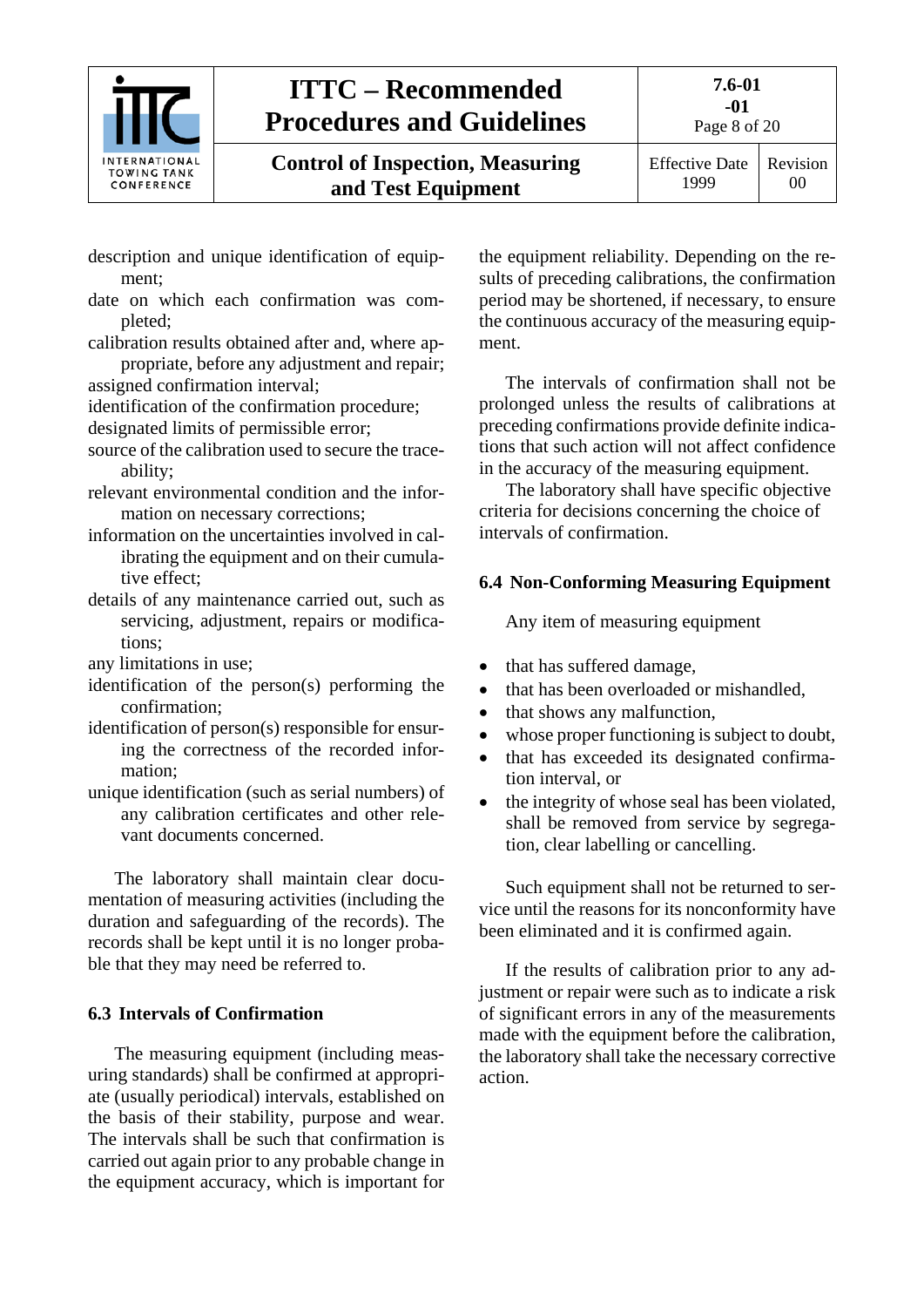

### <span id="page-8-0"></span>**6.5 Periodic Audit And Review Of The Confirmation System**

The laboratory shall carry out, or shall arrange to be carried out, periodical and systematic quality auditing of the confirmation system in order to ensure its continuous effective implementation.

Based on the results of the quality audits and of other relevant factors, such as feedback from Purchasers, the laboratory shall review and modify the system as necessary.

Plans and procedures for the quality audit and review shall be documented. The quality audit and review and any subsequent corrective actions shall be recorded.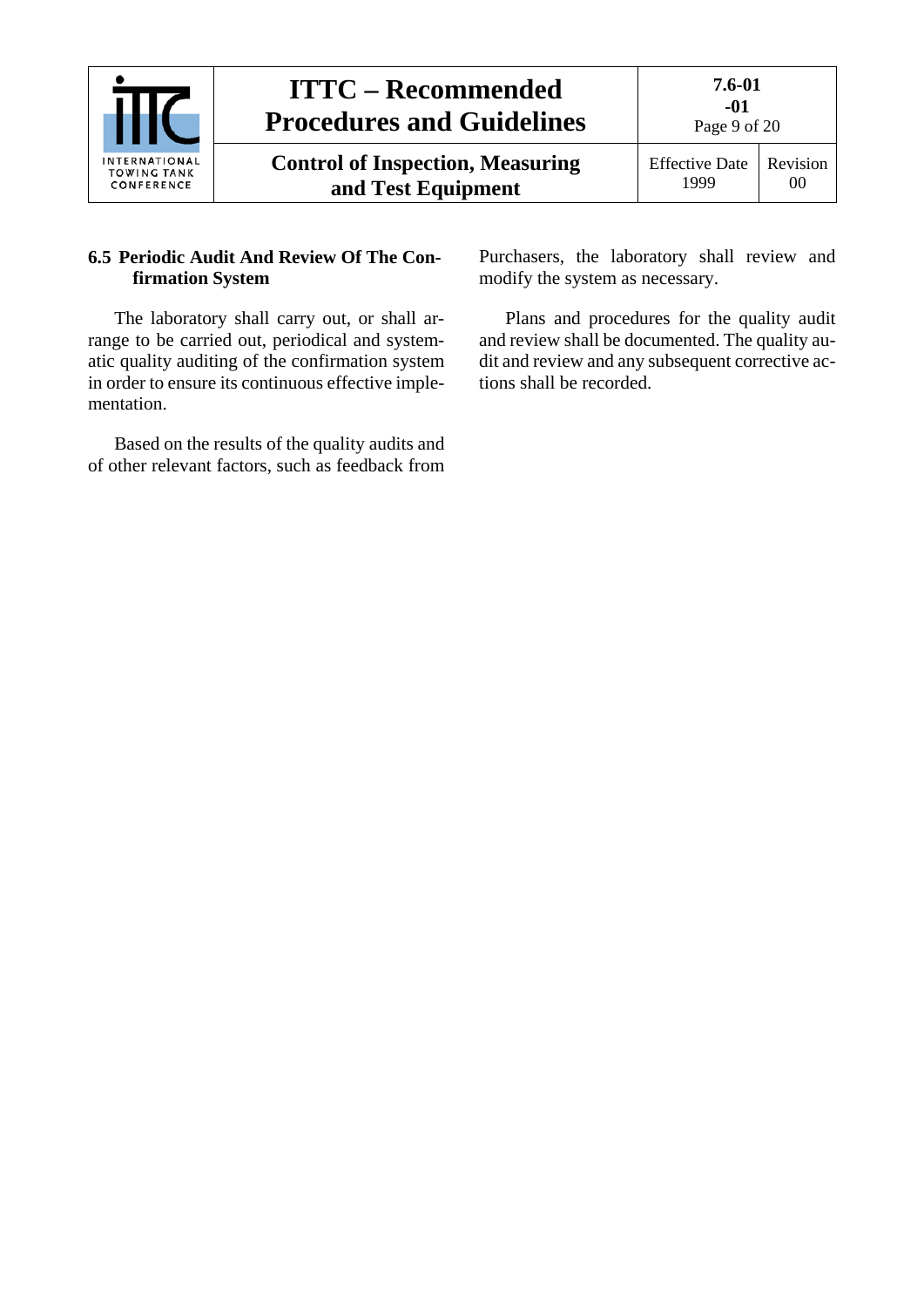

## <span id="page-9-0"></span>**: SAMPLE OF MEASURING EQUIPMENT CARD**

| <b>QM</b><br>4.10.5.                |                                       | <b>Measurement Equipment Card</b>         |                    | Laboratory<br>Number | Identification                       |               |
|-------------------------------------|---------------------------------------|-------------------------------------------|--------------------|----------------------|--------------------------------------|---------------|
| Equipment                           |                                       | Manufacturer<br>Serial No.<br>Basic range |                    | Model                | Date of Purchase                     |               |
| <b>Work Instructions</b><br>fied at | <b>Calibration Instructions Veri-</b> |                                           |                    |                      | Calibrated<br>Indication<br>Verified | <b>Status</b> |
| Date<br>Check                       | of Certificate.<br>No.                | Period                                    | Date<br>Next Check |                      | of Responsible Department Approval   |               |
|                                     |                                       |                                           |                    |                      |                                      |               |
|                                     |                                       |                                           |                    |                      |                                      |               |
|                                     |                                       |                                           |                    |                      |                                      |               |
|                                     |                                       |                                           |                    |                      |                                      |               |
|                                     |                                       |                                           |                    |                      |                                      |               |
|                                     |                                       |                                           |                    |                      |                                      |               |
|                                     |                                       |                                           |                    |                      |                                      |               |
|                                     |                                       |                                           |                    |                      |                                      |               |
|                                     |                                       |                                           |                    |                      |                                      |               |
|                                     |                                       |                                           |                    |                      |                                      |               |
|                                     |                                       |                                           |                    |                      |                                      |               |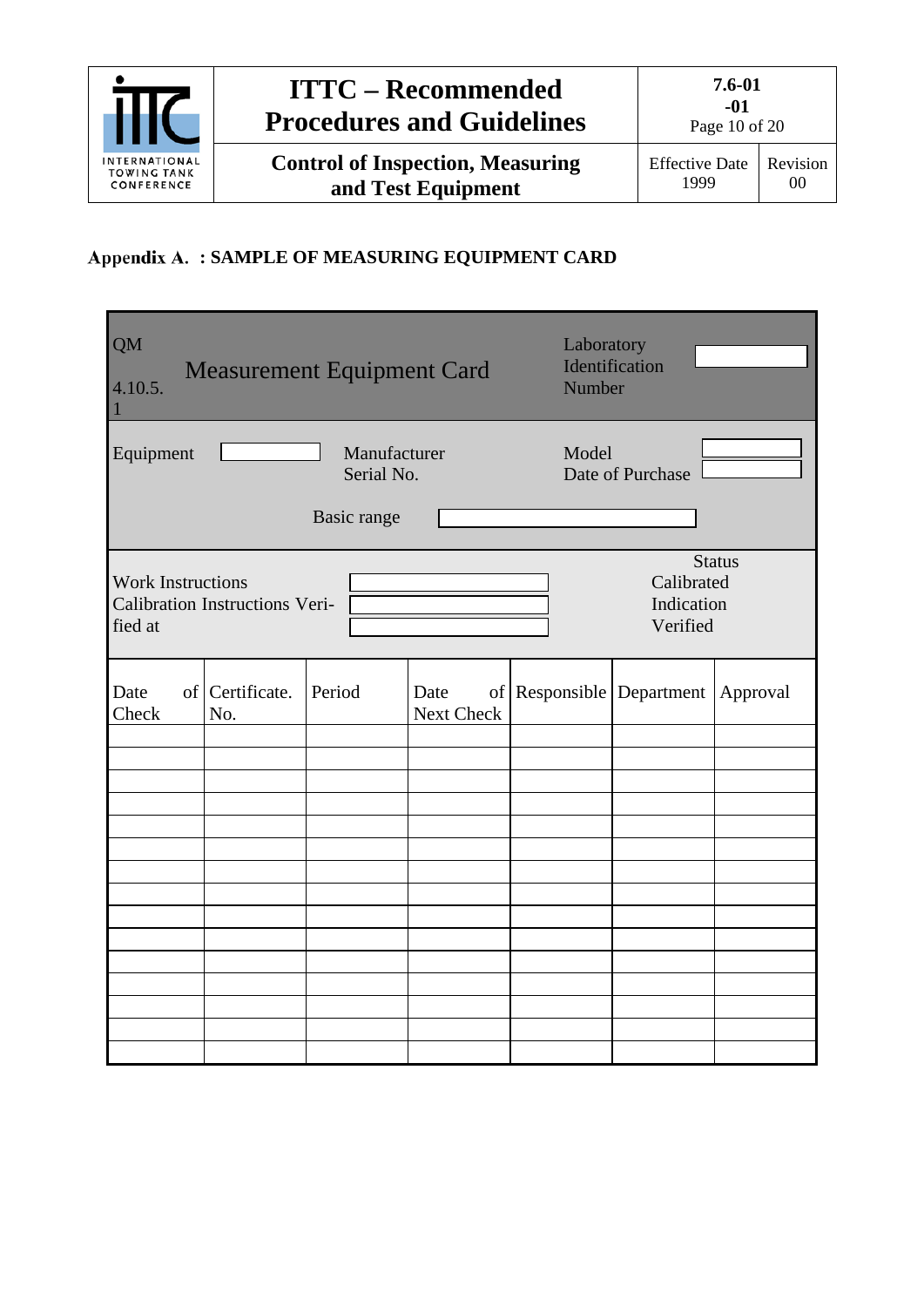

## <span id="page-10-0"></span>**: SAMPLE OF CALIBRATION CERTIFICATE.**

|                                                        |                                                             | <b>CALIBRATION CERTIFICATE for</b> | NO.                                                                    |  |
|--------------------------------------------------------|-------------------------------------------------------------|------------------------------------|------------------------------------------------------------------------|--|
| <b>QM</b><br>4.10.6.2                                  | <b>PROPELLER</b>                                            |                                    | LIN                                                                    |  |
| <b>Calibration Instructions</b><br>Date of calibration |                                                             |                                    | Calibrated by:<br>Checked by:                                          |  |
| Measurement combination                                |                                                             |                                    |                                                                        |  |
| <b>DYNAMOMETER</b><br><b>LIN</b>                       | Manufacturer<br>Serial No<br>Work instruction               |                                    | Model<br>Date of purchased<br>Last calibration                         |  |
| Cable                                                  |                                                             |                                    |                                                                        |  |
| <b>AMPLIFIER</b><br><b>LIN</b>                         | Manufacturer<br>Serial No<br>Work instruction<br>Excitation |                                    | Model<br>Date of purchase<br>Type of transducer<br>Frequency of excit. |  |
| Thrust:<br>Torque:                                     | Amp. gain<br>Amp. gain                                      |                                    | Zero not load<br>Zero not load                                         |  |
| Cable                                                  |                                                             |                                    |                                                                        |  |
| <b>A/C TRANSDUCER</b><br>LIN                           | Manufacturer<br>Serial No<br>Work instruction               |                                    | Model<br>Date of purchased<br>Certificate No                           |  |
|                                                        |                                                             |                                    |                                                                        |  |
| <b>Mass</b><br><b>MEASUREMENT</b><br><b>STANDARDS</b>  | Length arm of force<br>Voltmeter                            |                                    | Certificate No<br>Certificate No<br>Certificate No                     |  |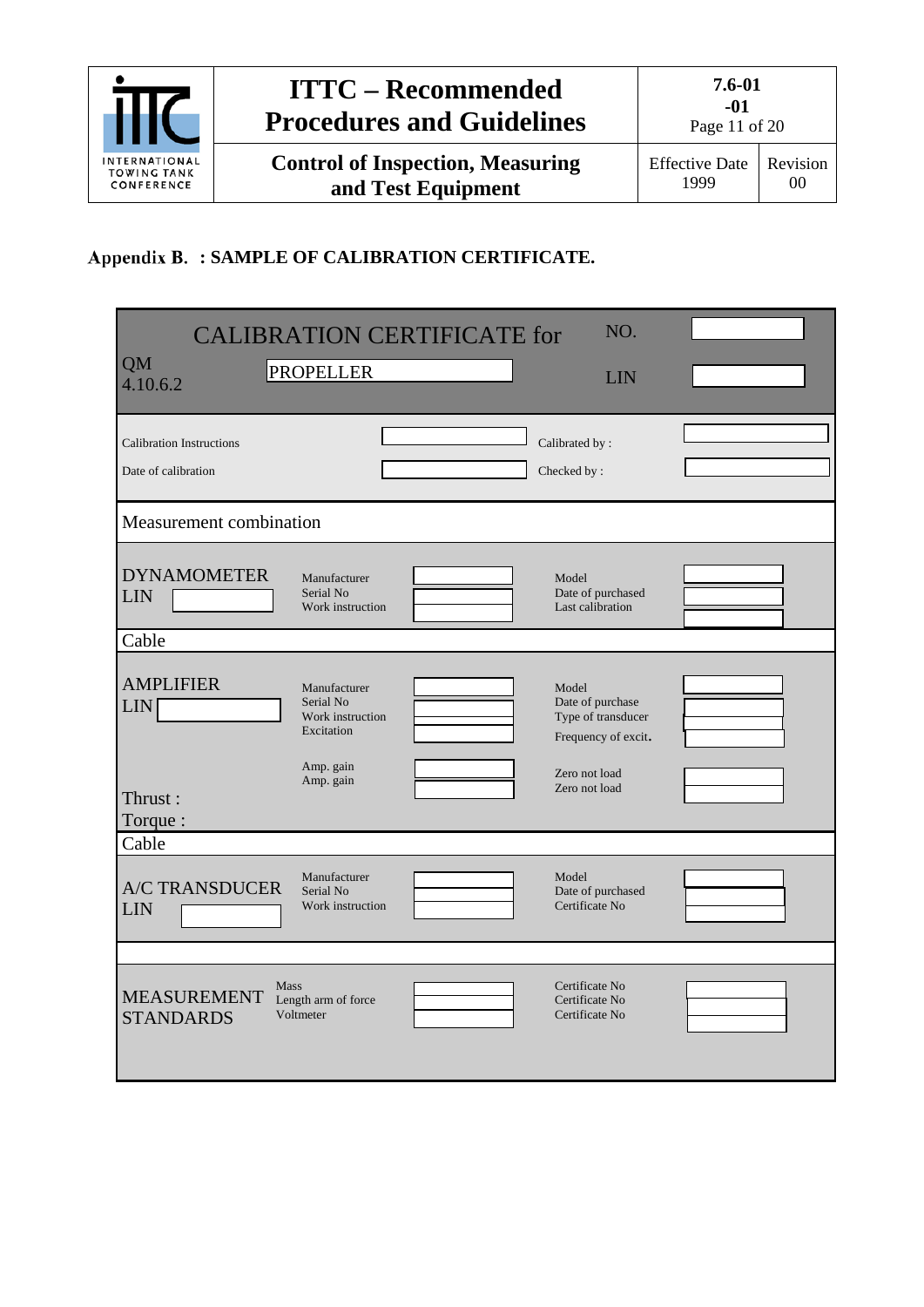

**Control of Inspection, Measuring and Test Equipment**

**-01** Page 12 of 20

Effective Date 1999 Revision 00

| <b>QM</b><br>4.10.6.2                                                                                                                         | <b>CALIBRATION RESULTS</b> |                           |  |
|-----------------------------------------------------------------------------------------------------------------------------------------------|----------------------------|---------------------------|--|
| Environmental condition                                                                                                                       |                            |                           |  |
| Place of test:<br>Temperature :<br>initial<br>initial<br>Dampness :                                                                           |                            | final<br>final            |  |
| Computation results of calibrations test                                                                                                      |                            |                           |  |
| Executed program<br>Drift:<br>Non Linearity errors :<br>Hysteresis:<br>Precision errors :<br>Total uncertainty:<br><b>Calibration factor:</b> | procedure<br>Thrust        | certificate NO.<br>Torque |  |
| Calibration requests :                                                                                                                        |                            |                           |  |
| Specified limits of<br>errors :<br>Maximum capacity :<br>Minimum capacity:                                                                    | <b>Thrust</b>              | Torque                    |  |
| Note : tests and computations results are included in report                                                                                  |                            |                           |  |

Prepared by : ....................... Approved by : ....................... Date : ...................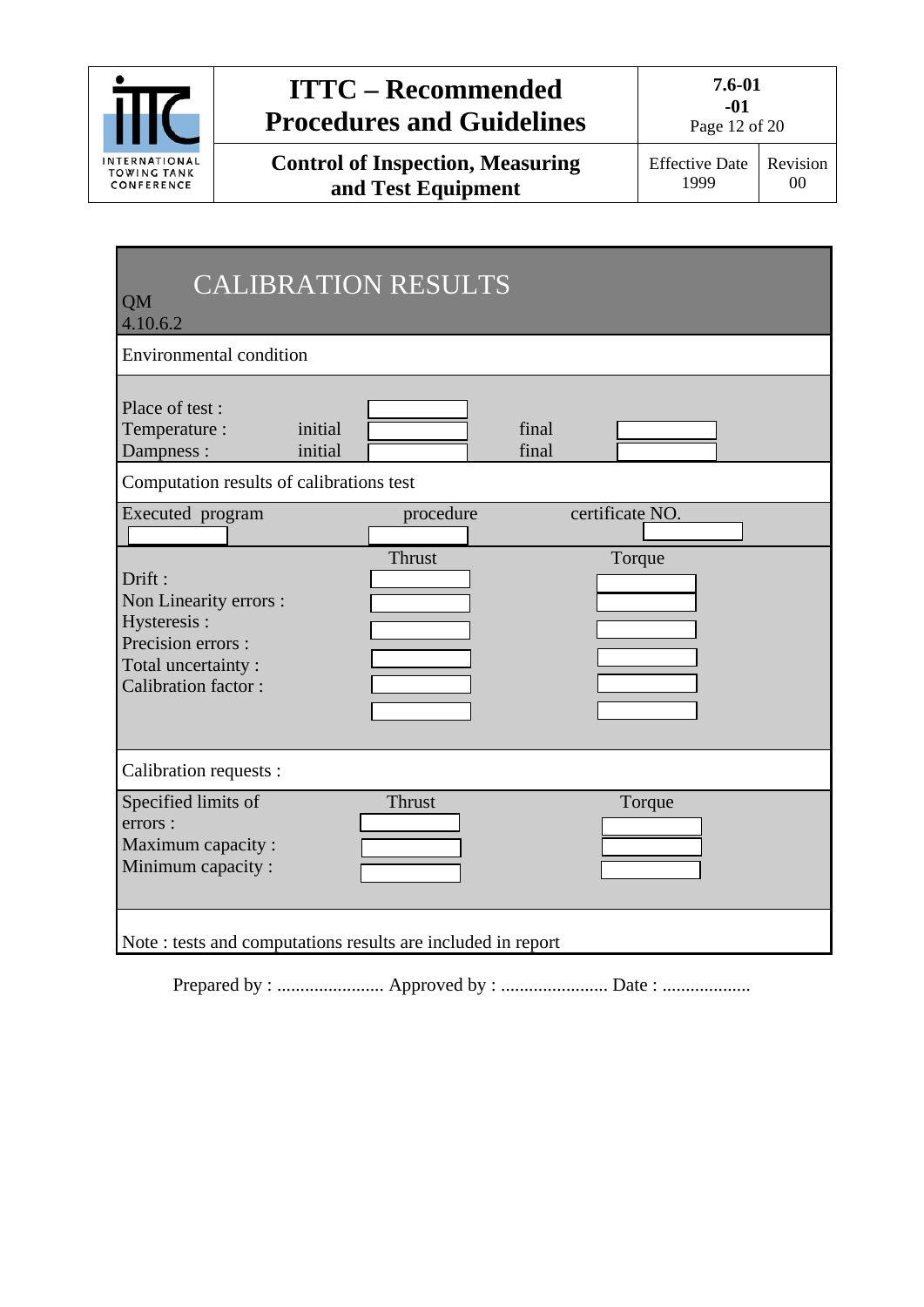

**-01** Page 13 of 20

### **SAMPLE DTMB ISO 9000 PROCEDURE**

<span id="page-12-0"></span>

| Title:                                                 | Procedure Number: Revision Number:<br>00-5230-113-01 | Rev 3                         | Effective Date:<br>1 April 12, 1996 |
|--------------------------------------------------------|------------------------------------------------------|-------------------------------|-------------------------------------|
| Control of Inspection, Measuring<br>and Test Equipment | Prepared by:<br>Downin<br>D.                         | Approved by:<br>R. J. Stenson | Page:<br>$1.$ of $2.$               |

Section 11.0 - Control of Inspection, Measuring and Test Equipment

Calibration of Torsionmeter/Thrustmeter Equipment

In addition to Division procedures for Inspection, Measuring and Test Equipment, the Full Scale Trials Branch calibrates torsionmeters and thrustmeters capable of determining propeller shaft torque and thrust. The calibration of the torsionmeters is traceable to ISO 9001 Certificate of Registration 12 100 4192 and the National Institute of Standards and Technology (NIST). The calibration of the thrust load cells are traceable to NIST.

Calibrations will meet or exceed manufacturer's specifications. Bias limits will be calculated at the conclusion of each calibration and will be held to established standards. If the difference between the pre-trial calibration and the post-trial calibration values are greater than the bias error at full-scale voltage, the trial data must be adjusted. The Pass/Fail Instrumentation Check and Calibration Work Instruction 00-5230-114-03 provides further guidelines as well as bias limit values for various data channels.

11.1 Purpose

To provide a procedure for torsionmeter and thrustmeter calibrations which are not covered under Division procedures.

#### 11.2 Responsibilities

The Branch Equipment Manager (BEM) is responsible for ensuring the effective implementation of this process.

11.3 Torsionmeter Calibration Procedure

- All Full-Scale Trials Branch Torsionmeter systems will be calibrated in 11.3.1 accordance with the Torsionmeter Calibration Work Instruction 00-5230-114-01 prior to use.
- Calibration will be done according to the specifications requested by Program 11.3.2 Managers using either Calibration Request Form 11A or 11B.
- Once a calibration is complete and approved by the requester, a copy of the 11.3.3 calibration is put into the Torsionmeter Calibrations book by the person calibrating the torsionmeter. A copy of the calibration is filed in the Ship's Project file by the person requesting the calibration.
- Upon return of torsionmeter equipment, a post-calibration is performed on all 11.3.4 systems in accordance with the Torsionmeter Calibration Work Instruction 00-5230-114-01.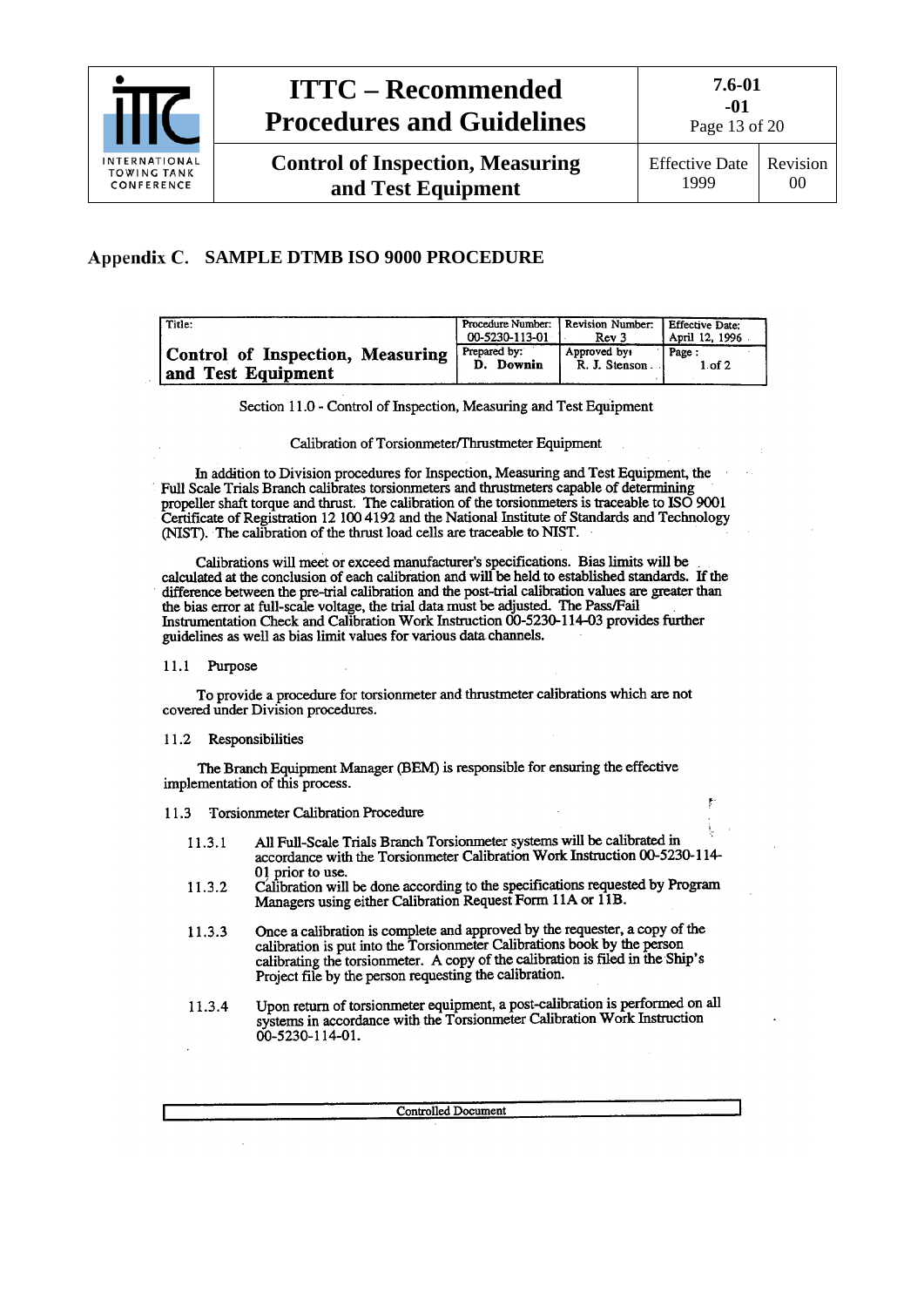

**Control of Inspection, Measuring and Test Equipment**

**7.6-01 -01**

Page 14 of 20

Effective Date 1999 Revision 00

#### **Calibration Request**

| Ship #: _______________________            |  |                                                         |  |
|--------------------------------------------|--|---------------------------------------------------------|--|
|                                            |  | Type of Trial: Builders ____ Acceptance ___ Special ___ |  |
|                                            |  |                                                         |  |
| Date Required By: ________________________ |  |                                                         |  |
|                                            |  |                                                         |  |

| <b>DESIGN</b>               | <b>VALUE</b>                    |                 | <b>SOURCE</b>   |                 |
|-----------------------------|---------------------------------|-----------------|-----------------|-----------------|
| <b>REQUIREMENTS</b>         |                                 |                 |                 |                 |
| Design Torque               |                                 | (lbft)          |                 |                 |
| Full-Scale Torque           |                                 | (Ibft)          |                 |                 |
| <b>Transient Torque</b>     |                                 | (lbft)          |                 |                 |
| <b>RPM</b>                  |                                 |                 |                 |                 |
| <b>Horsepower</b>           |                                 |                 |                 |                 |
| <b>Modulus of Rigidity</b>  | (enter individual values below) |                 |                 |                 |
|                             |                                 |                 |                 |                 |
| PRIMARY SYSTEMS             | PORT (3)                        | <b>STBD</b> (1) | PORT (4)        | <b>STBD (2)</b> |
|                             | or Single                       |                 |                 |                 |
| Ring #                      |                                 |                 |                 |                 |
| <b>Ring Bore</b>            |                                 |                 |                 |                 |
| Shaft O.D.                  |                                 |                 |                 |                 |
| Shaft I.D.                  |                                 |                 |                 |                 |
| Modulus of Rigidity         |                                 |                 |                 |                 |
| 10 or 16 MHz                |                                 |                 |                 |                 |
| Shaft Rotation (aft -> fwd) |                                 |                 |                 |                 |
|                             |                                 |                 |                 |                 |
| <b>PANEL METER</b>          | PORT <sub>(3)</sub>             | <b>STBD (1)</b> | <b>PORT (4)</b> | <b>STBD (2)</b> |
| <b>DISPLAY</b>              | or Single                       |                 |                 |                 |
| Torque<br>(4 digits)        |                                 |                 |                 |                 |
| <b>RPM</b><br>(3 digits)    |                                 |                 |                 |                 |
| Horsepower<br>(3 digits)    |                                 |                 |                 |                 |

#### **SPARE SYSTEM**

|             | # of Spares Required: _________________                                                 | 10 or 16 MHz: __________ |  |
|-------------|-----------------------------------------------------------------------------------------|--------------------------|--|
|             | ET Box ________ Sensor & Demod ________ Filter _______ RPM/Period _______ HP Calc _____ |                          |  |
| Panel Meter | 160 kHz Supply ____                                                                     |                          |  |

Please check all parts required.

#### NOTE:

- Standard procedure is to calibrate to 5.000V Q Filtered at design torque and to to 150% design torque.
- . Make any additional notes or special requirements on the reverse of this sheet.

SEPTEMBER 1995

Form 11A (Rev1)

 $\mathcal{L}_{\mathcal{A}}$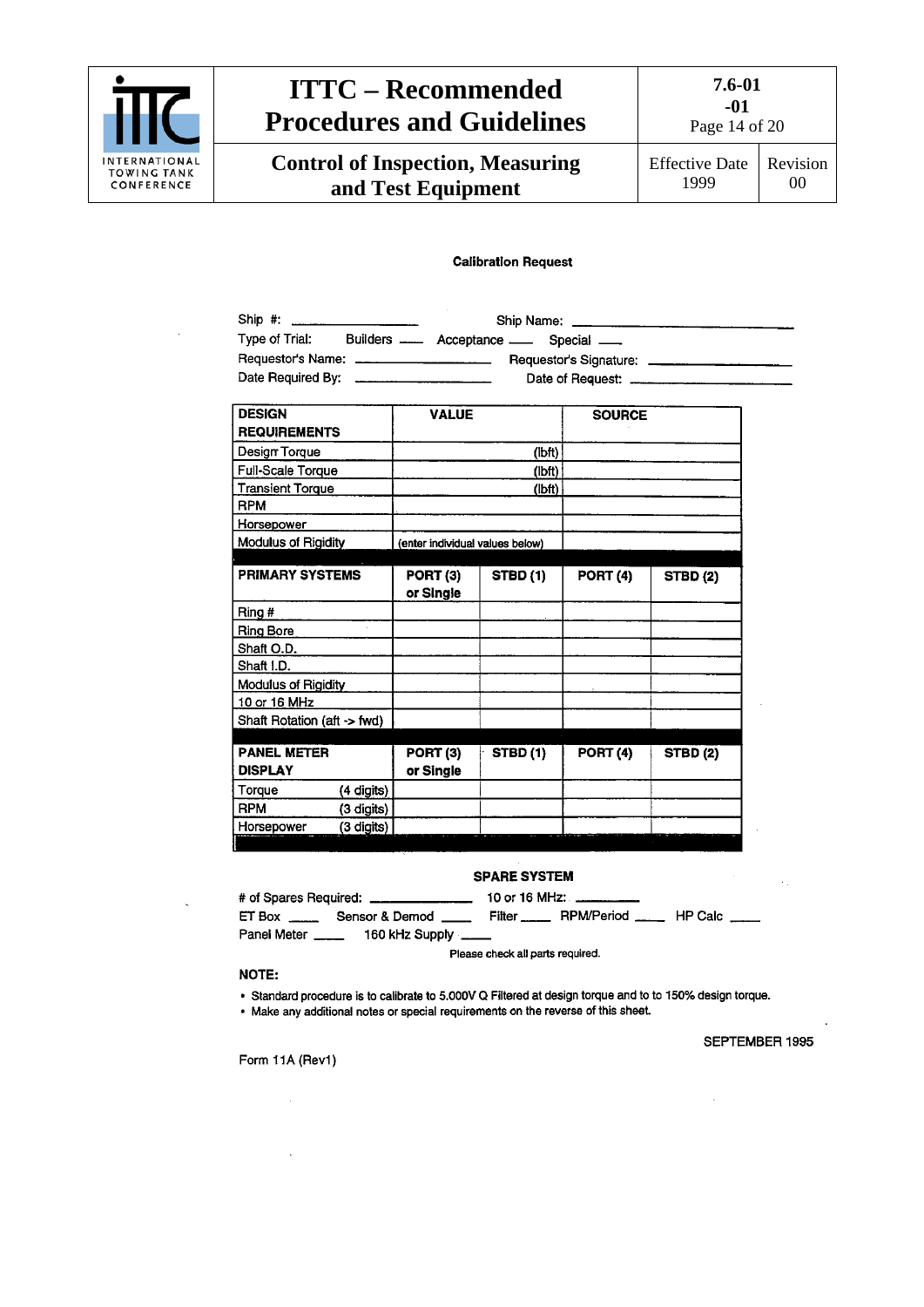

**Control of Inspection, Measuring and Test Equipment**

**7.6-01**

**-01** Page 15 of 20

Effective Date 1999 Revision 00

|                                                                                                                                                                                               |                                 | <b>CONFIDENTIAL</b><br>(when filled in) |               |                 |                       |
|-----------------------------------------------------------------------------------------------------------------------------------------------------------------------------------------------|---------------------------------|-----------------------------------------|---------------|-----------------|-----------------------|
|                                                                                                                                                                                               |                                 | <b>Calibration Request</b>              |               |                 |                       |
|                                                                                                                                                                                               |                                 |                                         |               |                 |                       |
| Type of Trial: Builders ____ Acceptance ___ Special ___                                                                                                                                       |                                 |                                         |               |                 |                       |
| Requestor's Name: ______________________ Requestor's Signature: ________________                                                                                                              |                                 |                                         |               |                 |                       |
|                                                                                                                                                                                               |                                 |                                         |               |                 |                       |
|                                                                                                                                                                                               |                                 |                                         |               |                 |                       |
| <b>DESIGN</b>                                                                                                                                                                                 | VALUE                           |                                         | <b>SOURCE</b> |                 |                       |
| <b>REQUIREMENTS</b>                                                                                                                                                                           |                                 |                                         |               |                 |                       |
| Design Torque                                                                                                                                                                                 |                                 | (lbf)                                   |               |                 |                       |
| Full-Scale Torque                                                                                                                                                                             |                                 | (lbf)                                   |               |                 |                       |
| <b>Transient Torque</b>                                                                                                                                                                       |                                 | (lbf)                                   |               |                 |                       |
| RPM                                                                                                                                                                                           |                                 |                                         |               |                 |                       |
| Horsepower                                                                                                                                                                                    |                                 |                                         |               |                 |                       |
| Modulus of Rigidity                                                                                                                                                                           | (enter individual values below) |                                         |               |                 |                       |
| <b>PRIMARY SYSTEMS</b>                                                                                                                                                                        | PORT (3)                        |                                         |               | STBD (2)        |                       |
|                                                                                                                                                                                               | or Single                       | STBD(1)                                 | PORT (4)      |                 |                       |
| Ring #                                                                                                                                                                                        |                                 |                                         |               |                 |                       |
| <b>Ring Bore</b>                                                                                                                                                                              |                                 |                                         |               |                 |                       |
| Shaft O.D.                                                                                                                                                                                    |                                 |                                         |               |                 |                       |
| Shaft I.D.                                                                                                                                                                                    |                                 |                                         |               |                 |                       |
| Modulus of Rigidity                                                                                                                                                                           |                                 |                                         |               |                 |                       |
| 10 or 16 MHz                                                                                                                                                                                  |                                 |                                         |               |                 |                       |
| Shaft Rotation (aft -> fwd)                                                                                                                                                                   |                                 |                                         |               |                 |                       |
|                                                                                                                                                                                               |                                 |                                         |               |                 |                       |
| <b>PANEL METER</b>                                                                                                                                                                            | <b>PORT (3)</b>                 | STBD(1)                                 | PORT (4)      | <b>STBD (2)</b> |                       |
| <b>DISPLAY</b>                                                                                                                                                                                | or Single                       |                                         |               |                 |                       |
| $(4 \text{ digits})$<br>Torque<br><b>RPM</b>                                                                                                                                                  |                                 |                                         |               |                 |                       |
| (3 digits)<br>(3 digits)<br>Horsepower                                                                                                                                                        |                                 |                                         |               |                 |                       |
|                                                                                                                                                                                               |                                 |                                         |               |                 |                       |
|                                                                                                                                                                                               |                                 |                                         |               |                 |                       |
|                                                                                                                                                                                               |                                 | <b>SPARE SYSTEM</b>                     |               |                 |                       |
|                                                                                                                                                                                               |                                 |                                         |               |                 |                       |
|                                                                                                                                                                                               |                                 |                                         |               |                 |                       |
| Panel Meter ______ 160 kHz Supply _                                                                                                                                                           |                                 |                                         |               |                 |                       |
|                                                                                                                                                                                               |                                 | Please check all parts required.        |               |                 |                       |
| <b>NOTE:</b>                                                                                                                                                                                  |                                 |                                         |               |                 |                       |
| • Standard procedure is to calibrate to 5.000V Q Filtered at design torque and to to 150% design torque.<br>• Make any additional notes or special requirements on the reverse of this sheet. |                                 |                                         |               |                 |                       |
|                                                                                                                                                                                               |                                 | <b>CONFIDENTIAL</b>                     |               |                 | <b>SEPTEMBER 1995</b> |
|                                                                                                                                                                                               |                                 |                                         |               |                 |                       |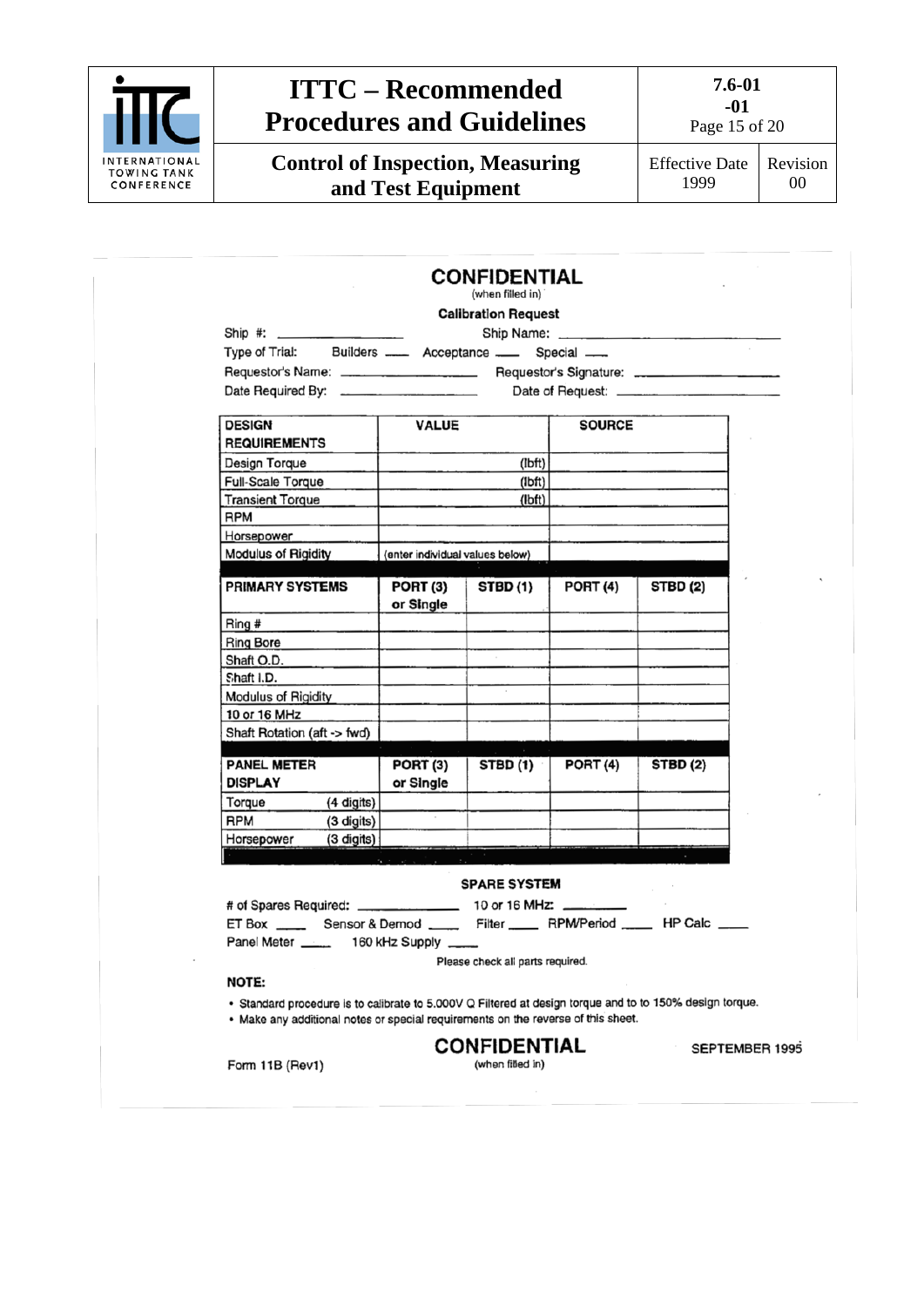

Page 16 of 20

Effective Date 1999 Revision 00

### <span id="page-15-0"></span>**SAMPLE DTMB ISO 9000 WORK INSTRUCTION**

| Title:<br>Control of Inspection, Measuring and Test Equipment | Work<br>Number.<br>00-5230-114-02 | <b>Instruction</b> Revision Number:<br>Rev 1 | Effective Date:<br>April 12, 1996 |
|---------------------------------------------------------------|-----------------------------------|----------------------------------------------|-----------------------------------|
| <b>Thrustmeter Calibration</b>                                | Prepared by:                      | Approved by:                                 | Page:                             |
|                                                               | J. Webb                           | R. J. Stenson                                | 1 of 4                            |

Thrustmeter Calibration Work Instruction

#### Purpose

The purpose of this work instruction is to provide a guideline for calibrating a thrustmeter system for use on Full Scale trials. Each thrustmeter system consists of a number of load cells which are calibrated independently.

#### Scope

This work instruction applies to the preparation, calibration, and installation of thrustmeters for use in Full Scale trials. It establishes test requirements, procedures and limits.

#### Responsibility

The Trial Engineer is responsible for the implementation of the procedures outlined in this work instruction.

#### Procedure

#### Introduction.

- 1. Compression Load cells are purchased and maintained in inventory and are installed in the compression Loan cens are parenasce and manualmed in aroundry and the momentum are about a step calibrated prior to installation in accordance with the procedures outlined in this work instruction.
- 2. Depending on the bearing design the load cells mount in holes in either the shoes or in the leveling plates.
- 3. Load cells are placed behind every shoe on the ahead and astern side of the thrust bearing. A typical two shaft installation would require 8 ahead and 8 astern shoes per bearing, i.e., 32 load cells must be supplied, calibrated and installed.

#### Prior to calibration

- 1. Assemble load cells.
	- Check branch inventory for suitable sizes and quantities of load cells for the job.  $\mathbf{a}$ This should be done sufficiently in advance so that the load cells can be purchased if they are not available in stock. Typical delivery times for load cell orders are 6 to 12 months.

**Controlled Document**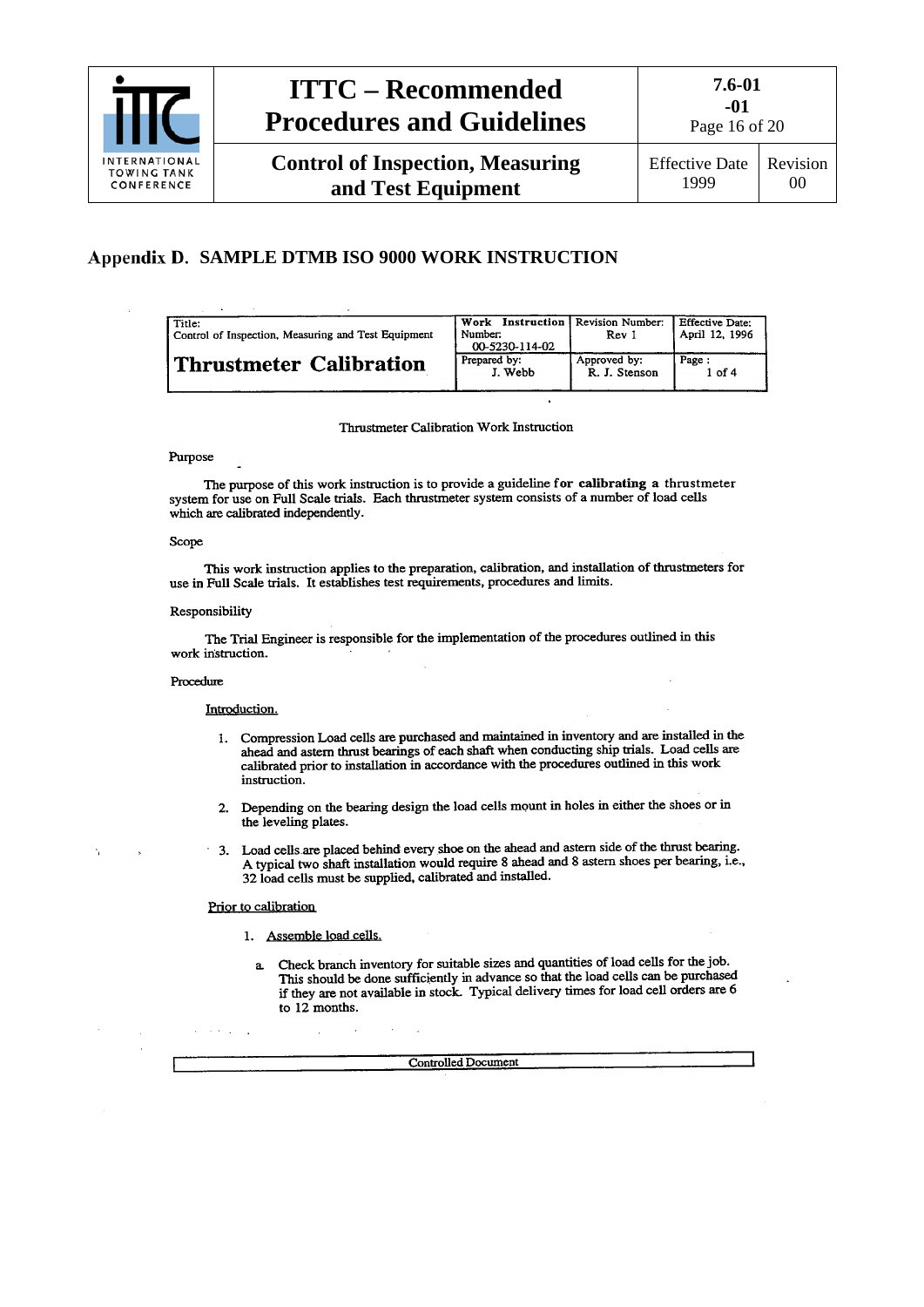

**-01** Page 17 of 20

| Title:<br>Control of Inspection, Measuring and Test Equipment | <b>Work</b> Instruction   Revision Number:<br>Number:<br>00-5230-114-02 | Rev 1         | Effective Date:<br>April 12, 1996 |
|---------------------------------------------------------------|-------------------------------------------------------------------------|---------------|-----------------------------------|
| <b>Thrustmeter Calibration</b>                                | Prepared by:                                                            | Approved by:  | Page:                             |
|                                                               | J. Webb                                                                 | R. J. Stenson | $2$ of 4                          |

- b. Most load cells are wired in a Wheatstone bridge circuit with a separate resistor board assembly. The correct resistor board (trimmed to match a given load cell) must be matched to the appropriate load cell by serial number.
- c. The trial engineer should develop and assemble a system which provides:
	- excitation for each load cell (typically 5 to 15 VDC).
	- Bridge completion (i.e., wiring between resistor board and load cell),
	- oil-tight connectors to get cables into the thrust housing,
	- a provision to shunt cal the bridge,
	- amplifiers (with a typical gain of 200).
- 2. Assemble equipment for the Calibration.
	- a. An appropriately sized compression load machine is used for the calibration. The machine's range must meet or exceed the full scale rating of the load cells being calibrated. The machine should be in good operating order, i.e., when the machine is set to a particular steady load, the applied load will not drift. The machine should also have a current calibration which is traceable to NIST. A copy of the calibration papers must be obtained and filed in the ship's project file, the Trial Engineer's Log/Notebook, and the Thrustmeter Calibration Book.
	- b. A high impedance voltmeter (at least 1 meg ohm input) that is accurate to 1 micro-volt is used to record data at the bridge level. Typical full scale outputs of our load cells are 10 to 30 mv full scale. An Analog to Digital converter may be used if it does not load the system and meets the accuracy requirements of 1 µvolt. A voltmeter is connected to the bridge and used for visual observations.
	- c. A computer maybe used in conjunction with Analog-Digital converters or digitizing voltmeters to record calibration data
	- d In the laboratory, the load cell system is assembled with excitation sources, bridge completion and system cabling duplicating the upcoming trial configuration. Though not preferable, the load cell can be calibrated without an amplifier. The excitation and resistor board must be connected. If more than one load cell shares one excitation source, then all load cells on that source need to be connected to avoid system problems.
	- Load cells must be calibrated in a leveling plate or shoe, as applicable. Machinists metal blocks are used to support the leveling plate in the load machine.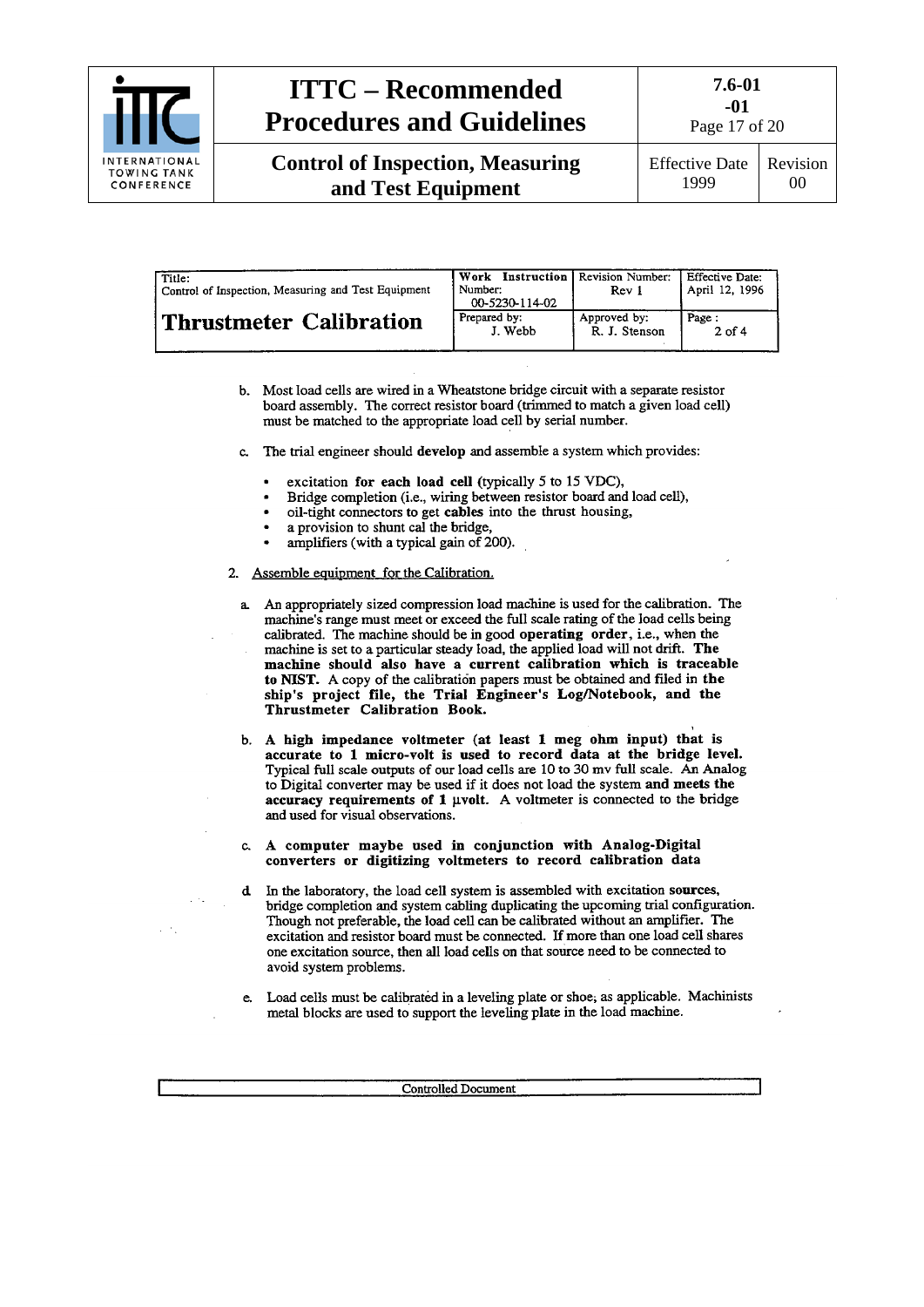

**Control of Inspection, Measuring and Test Equipment**

**7.6-01 -01**

Page 18 of 20

Effective Date 1999 Revision 00

| l Title:<br>Control of Inspection, Measuring and Test Equipment | Work<br>Number:<br>00-5230-114-02 | <b>Instruction</b> Revision Number:<br>Rev 1 | Effective Date:<br>April 12, 1996 |
|-----------------------------------------------------------------|-----------------------------------|----------------------------------------------|-----------------------------------|
| Thrustmeter Calibration                                         | Prepared by:                      | Approved by:                                 | Page:                             |
|                                                                 | J. Webb                           | R. J. Stenson                                | $3$ of $4$                        |

#### Calibration

- 1. Software
	- a. Though data can be collected manually, a computer and Analog-Digital converters or digitizing voltmeters will be used to the maximum extent possible. Use of the computer will facilitate collecting, plotting, curve fitting and uncertainty analysis of the data.
- 2. Data collection
	- a. Load cells must be connected and allowed to warm up at least one hour before taking data. Load cells should be cycled in the compression load machine by raising the load to full scale and back to zero 3 times prior to data collection. This exercises the cell and decreases the occurrences of hysteresis.
	- b. Data is taken over the full range of the load cell or over the range of interest. Data is taken at zero (unloaded) and at intervals of approximately 20% of the expected full load range of the load cell. Upon reaching the maximum load, data is collected at the same points as the load is incremently decreased down to and including zero. Upon completion of a full cycle from zero to peak load and back, a second cycle should be done. The second cycle, repeating every other point of the first cycle, is done to check absolute drift. (see Thrustmeter Calibration Form 11E).
	- c. Prior to the first data cycle and after the second data cycle the cal switch will be thrown and the cal step data recorded. Cal steps are to be taken only at zero applied load. A zero reading should be recorded prior to each calibration reading.
	- d Data to be recorded include applied load (lbs), load cell serial number, load cell excitation voltage (v), load cell output voltage (mv), amplified load cell output (v), and resistor board serial number. (See Thrustmeter Calibration Form 11E)
	- e. A running plot of voltage versus load should be created as the data is collected. Check the data plot for linearity, repeatability of second points and repeatability of the zero points. If problems are noted, the calibration should be stopped until the problems are corrected. Loose connections, bad solder joints, improper wiring, bad amplifiers, etc. are possible causes of problems.
	- f. Load cell resistances are checked. Breaks in load cell cables, if not inside the load cell, are repaired. The load cell, if bad, is often used as a blank to fill the hole in the leveling plate unless additional load cells (rare) are available. Thus every attempt to find and repair problems must be accomplished.

**Controlled Document**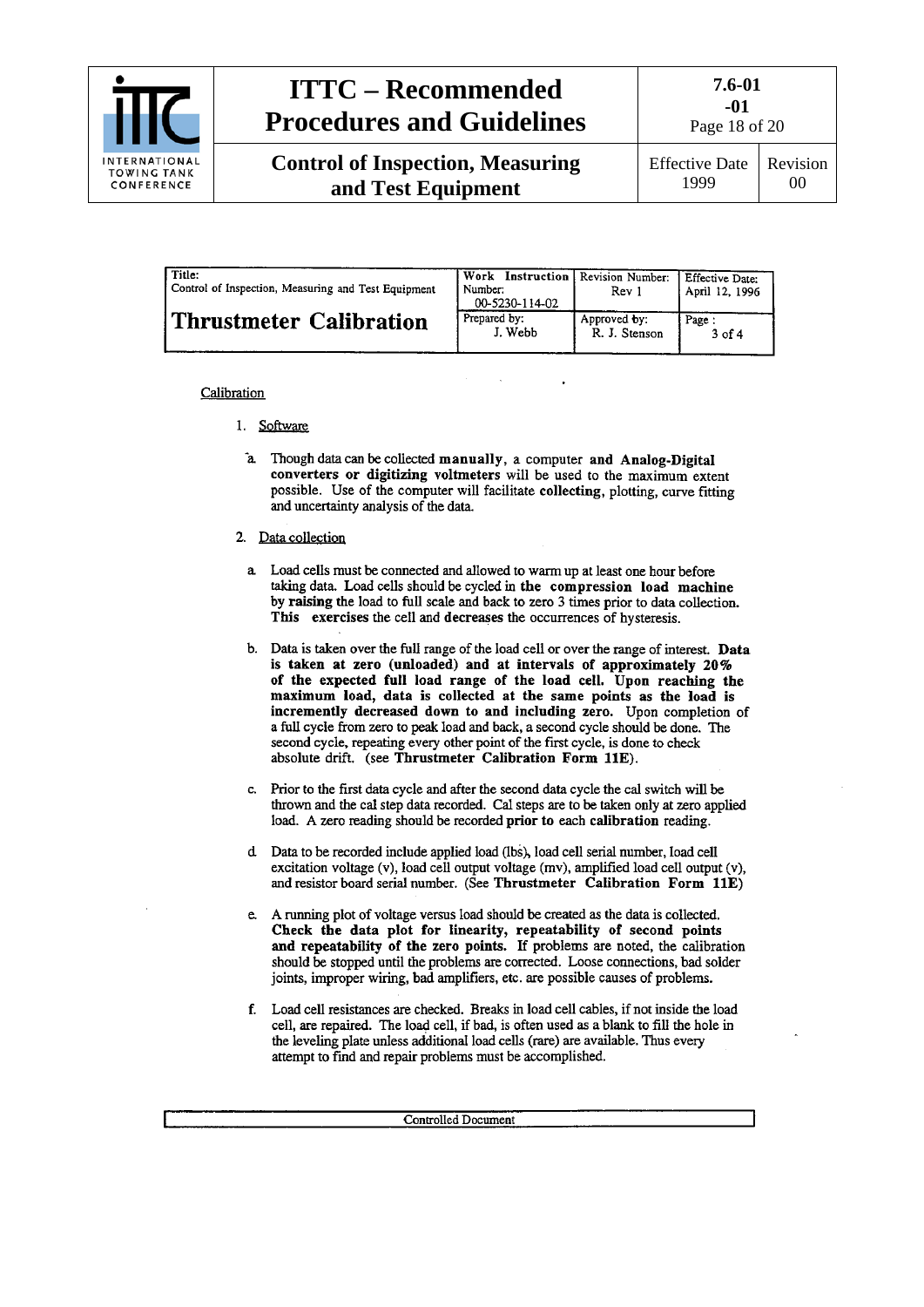

**Control of Inspection, Measuring and Test Equipment**

Page 19 of 20

Effective Date 1999 Revision 00

| Title:<br>Control of Inspection, Measuring and Test Equipment | Work Instruction Revision Number:<br>Number:<br>00-5230-114-02 | Rev 1         | <b>Effective Date:</b><br>  April 12, 1996 |
|---------------------------------------------------------------|----------------------------------------------------------------|---------------|--------------------------------------------|
| Thrustmeter Calibration                                       | Prepared by:                                                   | Approved by:  | Page:                                      |
|                                                               | J. Webb                                                        | R. J. Stenson | 4 of 4                                     |

After calibration

- 1. Data tables are to be filed as calibrations in the ship's project file, the Trial Engineer's Log/Notebook, and the Thrustmeter Calibration Book.
- 2. Curve fits (least squares etc.) to the data will be used to arrive at an overall best gain to be used for each load cell with the trials instrumentation
- 3. A Calibrated Load Cell Summary table is made listing Gains, Zeros, and Cal steps for each load cell calibrated. Copies will be filed in the ship's project file and in the Trial Engineer's Notebook.
- 4. Bias limits will be calculated for each load cell calibrated.
- 5. Personnel conducting the trial should assign each load cell a location within the thrust bearing based on the quality of the calibration. If all calibrations are satisfactory, the order does not matter. If several cells show non-linearity or other anomalies, they should be placed on the astern side of the thrust bearing if the astern cells are the same type/size as the ahead units.
- 6. Upon completion of trials, the thrustmeter load cells and leveling plates are removed from the ship's thrust bearing. The bearing is restored to its original condition by reinstalling standard unmodified leveling plates/shoes. This generally occurs at the first yard availability period after trials.
- 7. Upon return of the load cells to NSWC a post-calibration of the load cells is accomplished. The post-calibration is to be examined by the Trial Engineer. If significant changes are noted, the trials data and or reports are modified accordingly.

#### References

in L

- 1. Trial Engineer Log/Notebook
- 2. Thrustmeter Calibration Book